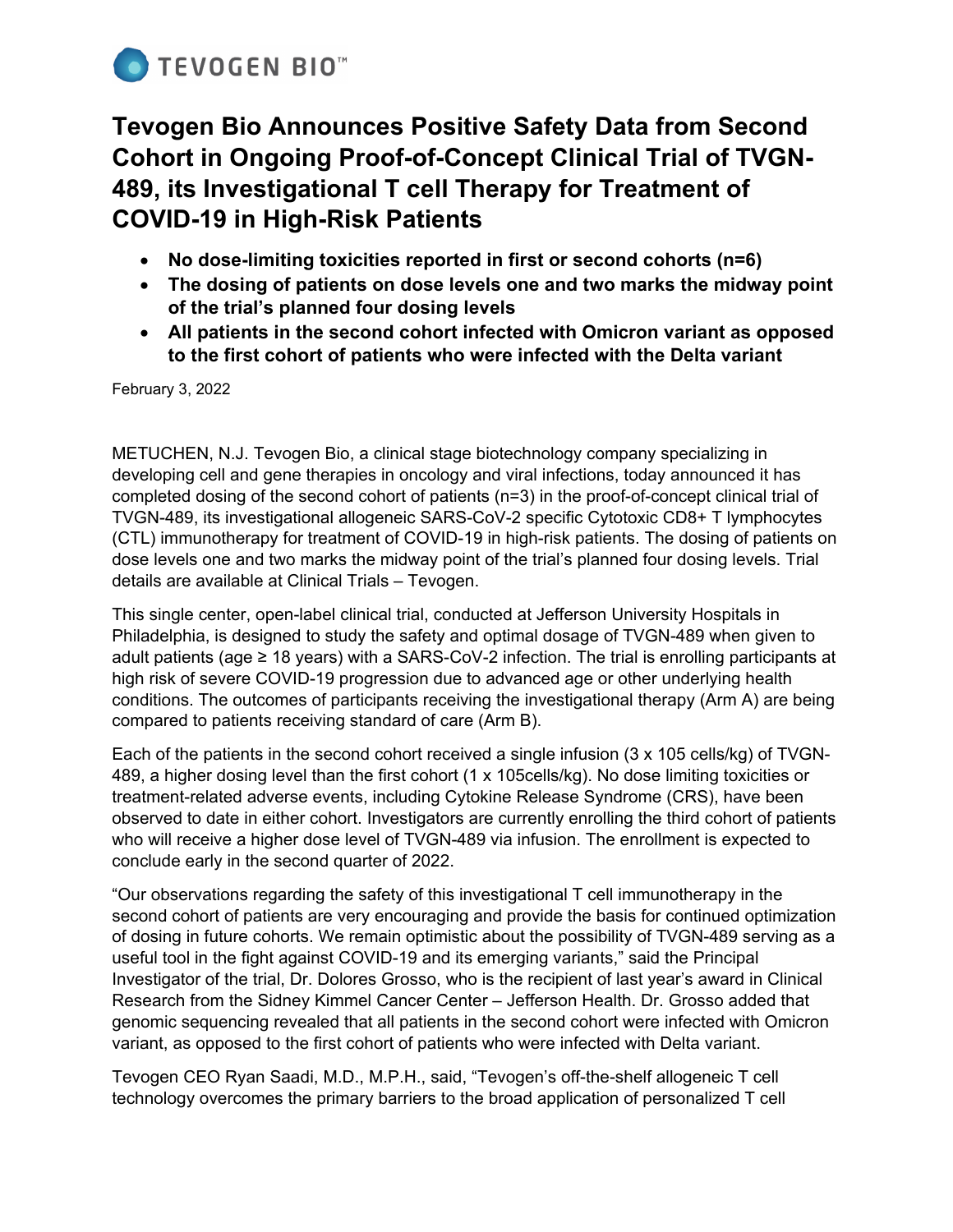therapies: potency, purity, production-at-scale, and patient-pairing. Our breakthrough innovation opens the possibility of bringing the benefits of T cell therapeutics to large patient populations at unprecedented speed, without the need for specialized medical facilities, such as those required for CAR-T"

### **About TVGN-489**

TVGN-489 is a highly purified, SARS-CoV-2-specific cytotoxic CD8+ T lymphocyte (CTL) product, which is designed to detect targets spread across the entire viral genome. These targeted CTLs are designed to recognize and kill off virally infected cells, hopefully allowing the body to replace them with healthy, uninfected cells. TVGN-489 demonstrated strong activity against SARS-CoV-2 targets in preclinical studies.

### **About Tevogen Bio**

Tevogen Bio is driven by a team of distinguished scientists and highly experienced biopharmaceutical leaders who have successfully developed and commercialized multiple franchises. Tevogen's leadership believes that accessible personalized immunotherapies are the next frontier of medicine, and that disruptive business models are required to sustain medical innovation in the post-pandemic world.

#### **Forward Looking Statements**

This press release contains certain forward-looking statements relating to Tevogen Bio™ Inc.'s (the "Company") development and patient access of its innovations in infectious diseases and oncology. These statements are based on management's current expectations and beliefs as of the date of this release and are subject to a number of factors which involve known and unknown risks, delays, uncertainties and other factors not under the company's control which may cause actual results, performance or achievements of the company to be materially different from the results, performance or other expectations implied by these forward-looking statements. In any forward-looking statement in which the Company expresses an expectation or belief as to future results, such expectations or beliefs are expressed in good faith and are believed to have a reasonable basis, but there can be no assurance that the statement or expectation or belief will be achieved. These factors include results of current or pending clinical trials, risks associated with intellectual property protection, financial projections, sales, pricing and actions by the FDA/EMA. The Company undertakes no obligation to update the forwardlooking statements or any of the information in this release, or provide additional information, and expressly disclaims any and all liability and make no representations or warranties in connection herewith or with respect to any omissions herefrom.